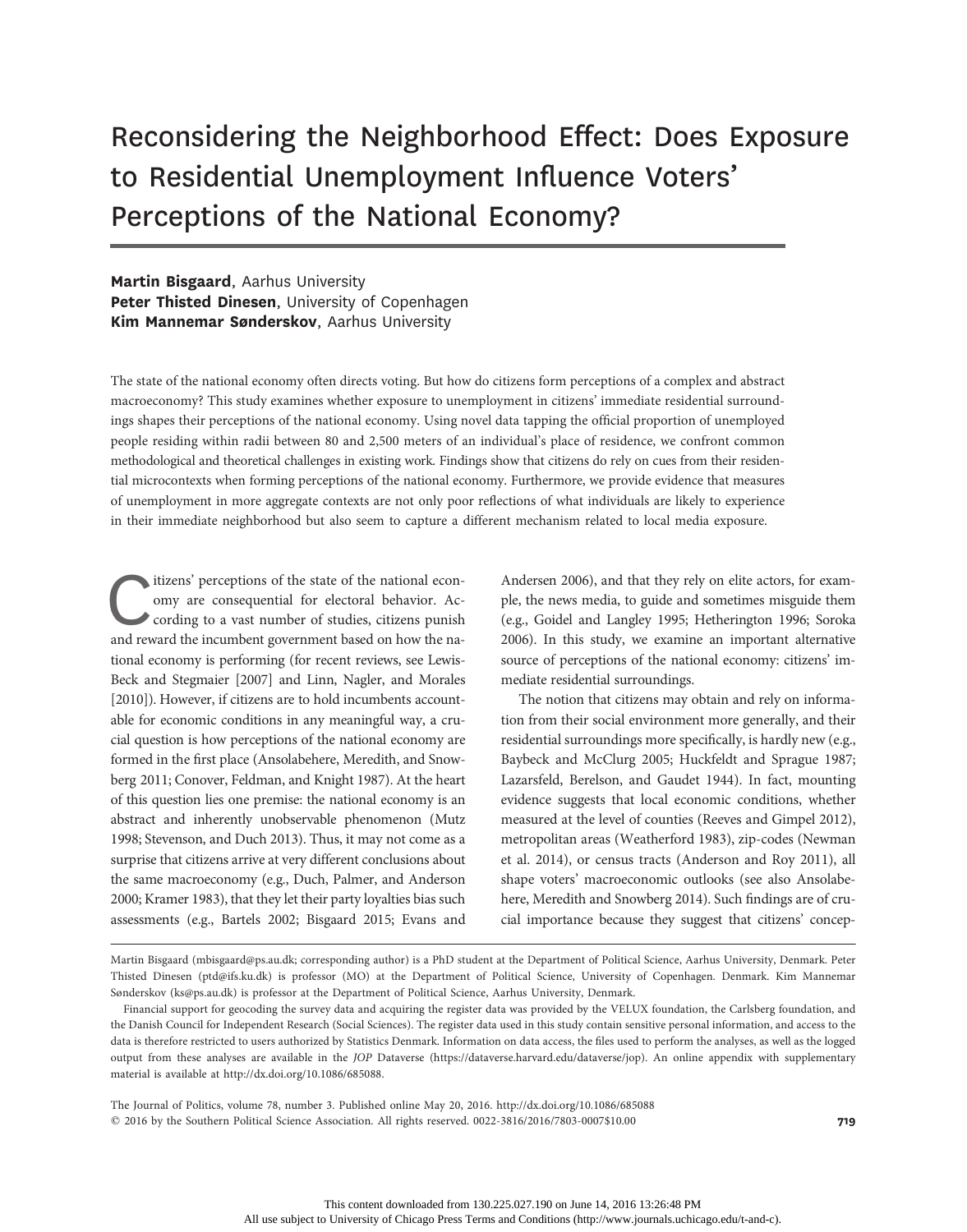tions of abstract political issues are not merely a result of how elites "orchestrate" and potentially "distort" reality (Kinder and Kiewiet 1981, 157) but also reflect what citizens themselves experience as a by-product of observing or interacting with others in their everyday lives (Popkin 1991).

However, while geography is a straightforward way to delineate the fluid concept of a social context, most measures previously used tend to cover large and arbitrary geographical areas. As a consequence, they can only work as crude containers of the myriad of experiences that individuals' local environments may give rise to, for example, near their place of residence, at their workplace, or in local associations. There is thus little way of knowing whether the effect of these aggregate contextual measures really reflects social influence occurring in a localized environment, and even less so, what type of social network in this environment that matters (for recent treatments of this, see Dinesen and Sønderskov [2015], Moore and Reeves [2015], and Wong et al. [2012]). Somewhat ironically, what scholars have uncovered so far could be something quite different from experiences stemming from citizens' social context, namely, mass mediated influence (Mutz 1998). This is so because the geographical boundaries of oft-used contextual measures happen to covary with the boundaries of local news media markets (Books and Prysby 1999). Thus, the original question stands: Do voters infer the state of the national economy from exposure to social cues in their local environments?

We address these questions by merging survey data on perceptions of the state of the economy with detailed information about unemployment in a respondent's local environment. In doing so, we narrow in on one specific aspect of the local context: the immediate neighborhood. While people are embedded in different social contexts, most are arguably exposed to their immediate neighborhood on a daily basis (Baybeck and McClurg 2005). This makes the immediate residential context relevant to almost all citizens. To measure this context, we use administrative data from the national Danish registers that contain detailed information about everyone legally residing in Denmark, including the exact geographical location of their residence, their unemployment status, and a range of other characteristics. The geographic information enables us to identify how far any given resident lives from any other resident. As a consequence, we are able to construct multiple measures capturing the exact proportion of unemployed people residing within a respondent's residential area of a given size. Specifically, we use circles with radii between 80 and 2,500 meters centered around each respondent's place of residence. Employing this measure for the most narrow contexts permits a more direct test of whether citizens consider social cues from their im-

mediate residential surroundings when forming impressions of the national economy. Furthermore, zooming out to more aggregate residential contexts—that resemble more the contextual units used in previous research—we can address how well aggregate measures capture what citizens are exposed to in their immediate residential context or if such measures capture more aggregate phenomena.

Our analyses yield two important insights. First, we find that the proportion of unemployed people residing in the most immediate neighborhood (within a radius from 80 to 250 meters of the respondent's place of residence) significantly predicts perceptions of national economic conditions when we control for unemployment measured at more aggregate levels (within a radius of 2,500 meters), municipality characteristics, political ideology, and a host of other individual as well as contextual characteristics, including unemployment within an individual's household. This is strong evidence that exposure to unemployment in the immediate residential surroundings informs individuals' evaluations of the national economy. Second, when gradually aggregating the size of the residential area from a radius of 80 to 2,500 meters, we find that more aggregate measures of contextual unemployment are not only poor reflections of the immediate residential context but are in fact better proxies for unemployment at the municipality level. Municipalities are populous and spatially large political entities, $<sup>1</sup>$  and they are often delineated by similar geographical</sup> boundaries as local news media outlets. Consequently, aggregate measures of contextual unemployment most likely capture local news media coverage rather than what people observe in their residential surroundings.

# NEIGHBORHOOD EXPOSURE AND INFERENCES ABOUT NATIONAL PHENOMENA

Forming perceptions of collective phenomena such as the national economy is a daunting task, not least because the true state of the national economy is complex, abstract, and not directly observable (Aidt 2000; Mutz 1998; Stevenson and Duch 2013). Thus, in trying to grasp economic conditions, voters may quite naturally resort to strategies rational or not—that reduce informational complexity. For example, they may look to whether or not their party holds office (e.g., Bartels 2002; Bisgaard 2015; Gerber and Huber 2010) or rely on recent news media coverage in forming perceptions of the macroeconomy (e.g., Boomgaarden et al. 2011; Goidel and Langley 1995; Hetherington 1996; Soroka 2006).

<sup>1.</sup> Municipalities are the smallest political units in Denmark. On average, they are 558 square kilometers and contain 56,476 inhabitants. For a more detailed description of Danish municipalities, see appendixes B and C.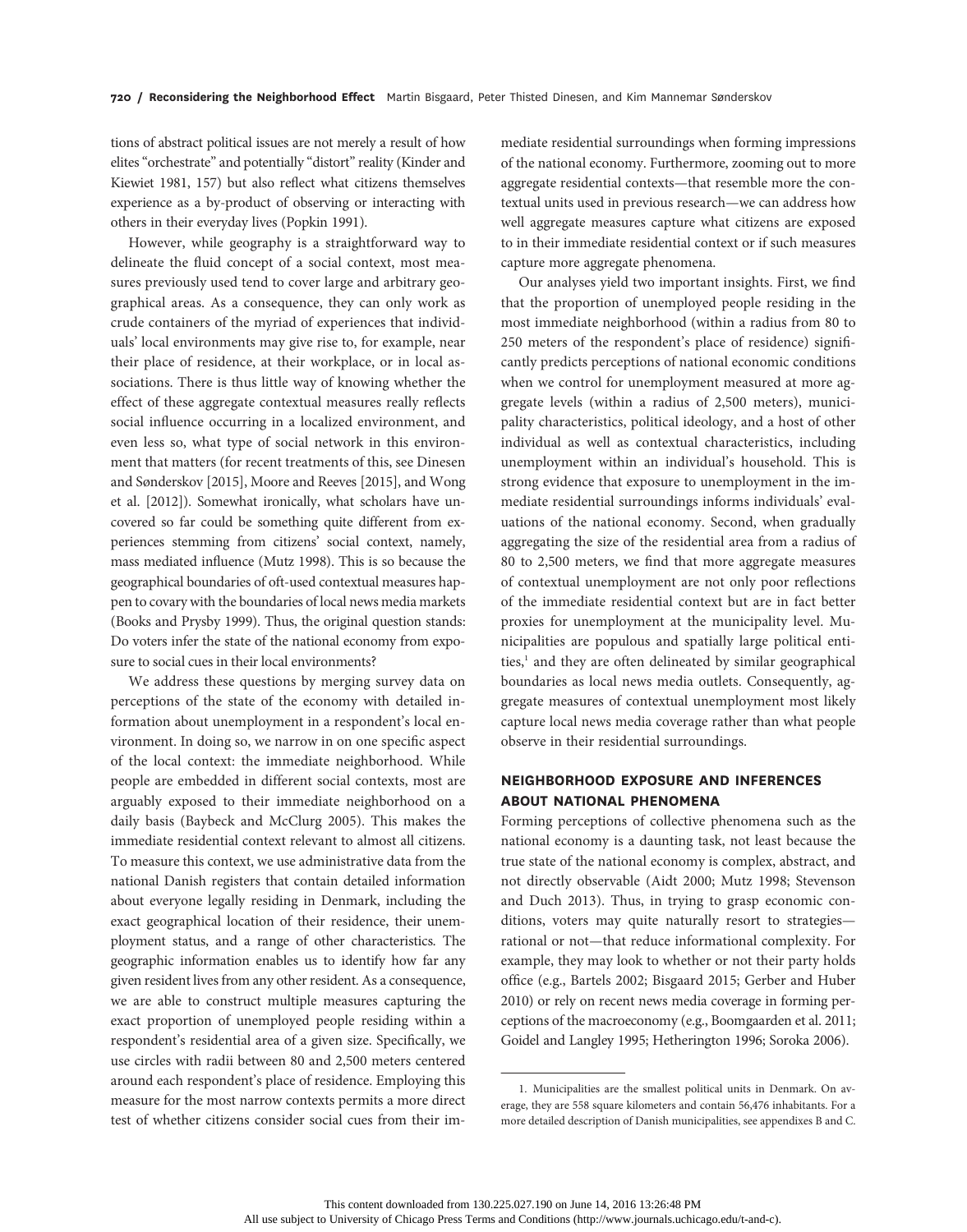However, another line of work has turned attention to an alternative source of information about the state of the national economy: the individual's social context (Anderson and Roy 2011; Books and Prysby 1999; Mondak, Mutz, and Huckfeldt 1996; Newman et al. 2014; Reeves and Gimpel 2012; Weatherford 1983). Building on theories of social influence (e.g., Huckfeldt and Sprague 1987; Lazarsfeld et al. 1944), a central theoretical mechanism stipulated in this work is that voters obtain economically relevant information through "the slow drip of everyday life" (Baybeck and McClurg 2005, 498) by casually observing or directly interacting with others in various social contexts (Cho and Rudolph 2008; Huckfeldt and Sprague 1987). For example, in learning about neighbors or coworkers having lost their jobs, one may reason that the underlying cause is not necessarily due to a lack of personal effort but rather a societal problem such as a poorly performing national economy. Since socially diffused information is acquired as a by-product of people's everyday lives and by definition entails information about others, people may be particularly prone to rely on this information when judging mass collectives (Weatherford 1983; see also Ansolabehere et al. 2014; Popkin 1991).

Information from an individual's social context could also influence judgments about national phenomena through more subconscious and automatic processes. Passively and routinely noting financial distress in one's social surroundings would likely increase the accessibility of negative economic considerations. Thus, in line with work on accessibility bias in cognitive psychology (e.g., Higgins and King 1981), considerations that are more accessible in memory are more likely to influence subsequent inferences. When asked to evaluate national economic conditions, different considerations may therefore automatically come to mind for people who are routinely exposed to unemployment compared to people who are not (see also Iyengar and Kinder 1987; Miller and Peterson 2004; Zaller 1992). Perhaps without realizing it, people may draw inferences about national phenomena based on the social stimuli they are exposed to on a daily basis.

Whether the underlying mechanism is apprehensive or more subconscious in nature, both accounts point to the fact that voters may likely infer the state of the national economy from their social contexts.

# MEASURING THE UNMEASURABLE? RESIDENTIAL CONTEXTS AND THE ISSUE OF AGGREGATION

While the notion that individuals are influenced by their social environments is plausible, providing a rigorous empirical test of this argument is more challenging. Besides the issue that people are exposed to social contexts in nonran-

dom ways (an issue we return to), a central challenge is measurement (Dinesen and Sønderskov 2015; Healy and Lenz 2014; Hopkins 2010; Moore and Reeves 2015; Oliver and Mendelberg 2000; Wong et al. 2012)

Social context is a multifaceted phenomenon that can be construed in a number of ways, for example, as relations with friends and family or as more superficial encounters with neighbors, coworkers, and others we meet in our daily life. Despite its many incarnations, a common measurement strategy within political behavioral research has focused on where people live. This arguably reflects the ubiquity of the neighborhood in most people's lives: "People may travel further distances in their day-to-day lives, but they are still rooted at a residence, which, of course, is located in the social and geographic location of the neighborhood," as Baybeck and McClurg (2005, 495) write.

Despite the alleged importance of the residential setting, previous research has been limited in verifying this empirically due to the unavailability of detailed, objective data on whom an individual actually lives around and therefore is likely to encounter in his or her neighborhood. Instead, scholars have been forced to measure the residential context using predefined administrative units measured at relatively high levels of aggregation (Anderson and Roy 2011; Newman et al. 2014; Reeves and Gimpel 2012; Weatherford 1983). For example, while a census tract is a fairly disaggregate unit, it varies considerably in spatial as well as population size (in some cases, a census tract contains between 2,500 and 8,000 residents [Anderson and Roy 2011]). This in turn implies that counties and other aggregate contextual units are at best noisy proxies for what people may observe at their place of residence. Clearly, such areas are likely internally heterogeneous with regard to their social composition, which in turn means that individuals can live in one residential area that is quite different from the county or census tract at large (Dinesen and Sønderskov 2015; Moore and Reeves  $2015$ .<sup>2</sup> As a consequence of their expansiveness, aggregate measures of place are typically assumed to capture the local context in toto, and therefore they include a host of different social influences potentially operating within the ag-

<sup>2.</sup> As an alternative to objective geographical data, others have turned to the use of self-reported measures (Mondak et al. 1996; see also Baybeck and McClurg 2005; Newman et al. 2014). While these studies confirm that individuals are attentive to their residential surroundings, utilizing such measures to explain a person's perception of the national economy is problematic for other reasons: self-reported neighborhood experiences are likely endogenous to an individual's macroeconomic outlook and, since both typically stem from the same survey, the correlation between the two is likely to be upward biased due to common method bias (e.g., a response style leading respondents to answer appraising questions in a similar manner; Podsakoff et al. 2003).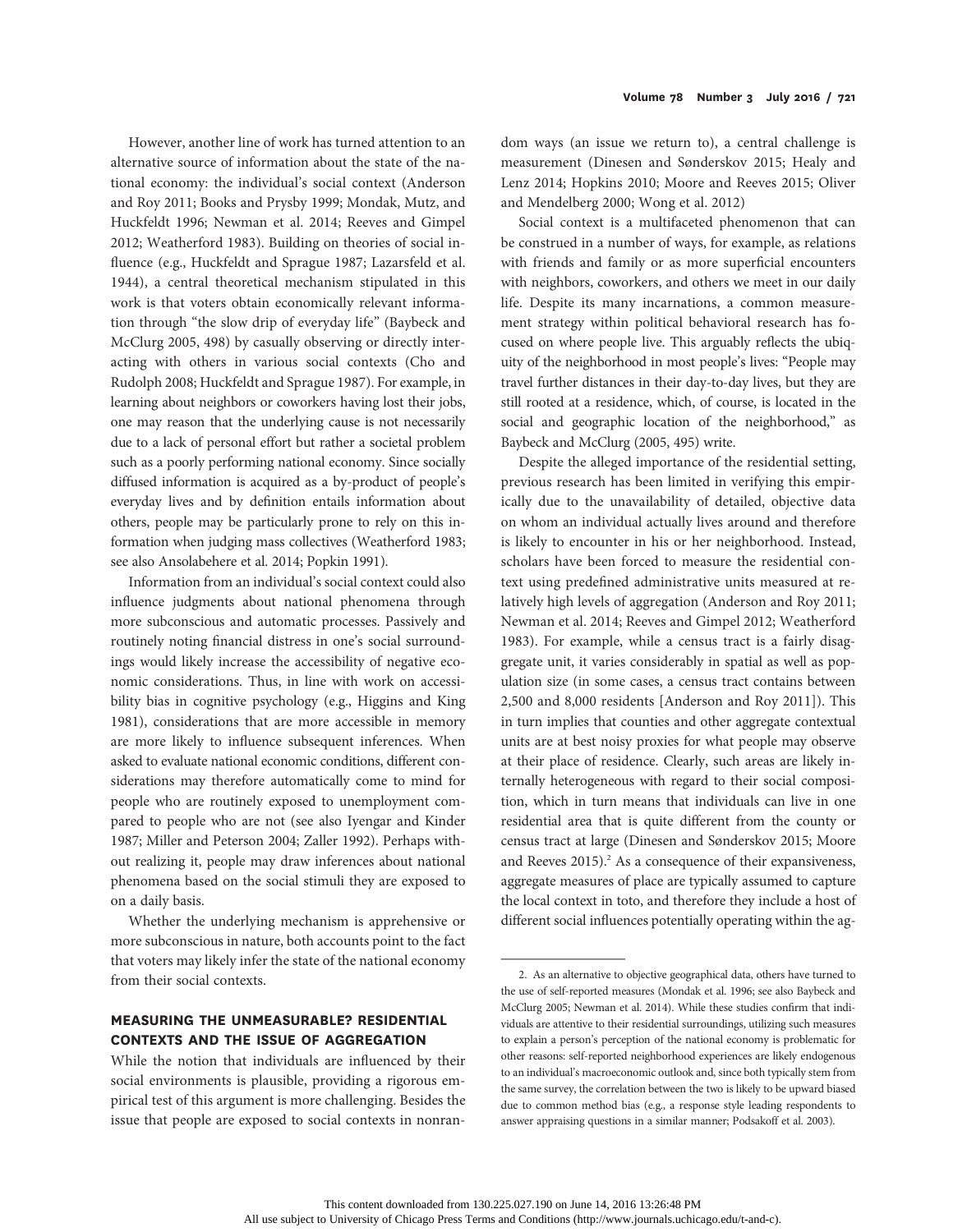gregate context, including the immediate residential area, the workplace, and so forth (e.g., Anderson and Roy 2011; Reeves and Gimpel 2012). While this is obviously an important first step in establishing the importance of the local environment for perceptions of the national economy, we would ideally be able to parse out in more detail whether and how specific aspects of this context matter. In line with this ambition, this paper singles out the immediate residential surroundings in order to examine whether exposure to cues about unemployment in the proximate neighborhood informs perceptions of the national economy.

Finally, and somewhat ironically, predefined administrative units could simply capture something rather different than social influence stemming from the local environment, namely, mass-mediated influence (Mutz 1992). Since predefined administrative units covary—or are even collinear with political boundaries such as cities and counties, an observed spatial relationship may stem from attentiveness to political debate and local news media coverage that happen to occur within the same geographical space (Books and Prysby 1999; see also Reeves and Gimpel 2012).

Overall, then, there is little direct evidence to suggest that voters infer national economic conditions from what they are exposed to near their place of residence. On the pages that follow, we present an approach to measurement and design that exploits the fact that exposure to other individuals in one's immediate residential surroundings is essentially unavoidable. More specifically, we construct highly detailed measures of unemployment in a respondent's residential microcontext, down to a radius of 80 meters from the place of residence.

## DATA AND DESIGN

In order to examine whether individuals infer national economic conditions from their residential microcontexts, we merge five rounds of nationally representative cross-sectional survey data with official data from the national Danish registers. The data hold two crucial features for our purposes. First, as we describe in greater detail below, the finegrained measure tapping unemployment within an individuals' microcontext varies at a very low geographical level. Thus, in contrast to previous studies, we can limit the comparison to citizens who experience different microcontexts but live within the same local political entities, thereby ruling out the impact of other influences not stemming from social diffusion, for example, local news media coverage. Second, by relying on official unemployment data to construct measures of microcontextual unemployment, we avoid common problems of using self-reported data, for example, undereporting of unemployment due to the social stigma associated with this (i.e., social desirability bias). The detail of the data thus gives an ideal basis for examining whether individuals' most immediate residential surroundings really influence their perceptions of the national economy.

Still, any observational study of context is challenged by the possibility of selection bias or omitted variable bias, that is, the possibility that individuals with certain characteristics (choose to) live in certain contexts, which may lead to biased estimates (Bishop 2013; Egan and Mullin 2012; Hopkins 2010). Our study is no exception, as residential choice may be correlated with characteristics that also affect perceptions of the national economy, such as partisanship and income. If these characteristics remain unobserved, the estimated relationship is potentially biased and may therefore lead to flawed conclusions regarding the (lacking) influence of residential context. To minimize such bias, we include the respondent's own unemployment status, gender, age, level of education, disposable income, length of residence at current address, population density in the residential area, newspaper exposure, political interest, and self-placement on a political left-right scale as control variables.<sup>3</sup> All variables, except for political left-right orientation, political interest, and newspaper reading, are obtained from the national registers and are thus based on objective and reliable information. Furthermore, we control for whether any person within a respondent's household is registered as unemployed to separate the neighborhood context effect from that of the household.

In addition to the control variables described above, we include time and municipality fixed effects in the models. These are included to rule out confounding by timeinvariant phenomena varying at the municipality level, for example, local political factors, as well as media structure, and national phenoman varying over time, for example, the economic turmoil in the wake of the financial crisis.

Needless to say, the rich set of reliably measured control variables does not rule out bias from self-selection. However, the administrative data provide us with some leverage in addressing self-selection on unobservables by examining patterns of relocation and staying put in a given residential

<sup>3.</sup> Denmark was governed by a right-wing government throughout the studied period, so the left-right measure picks up support for the incumbent government. In this regard, it bears notice that controlling for a respondent's partisanship when estimating the effect of residential unemployment may represent a "bad control problem" (Angrist and Pischke 2008, 64). Because your party affiliation is less likely to affect your neighbor's unemployment status than vice versa, we are potentially controlling for a mediator. Yet, in order to follow existing work and to hold constant potential confounding factors that are proxied by a respondent's partisanship, we report results from models including this variable. Appendix F reports the results from such less restricted models.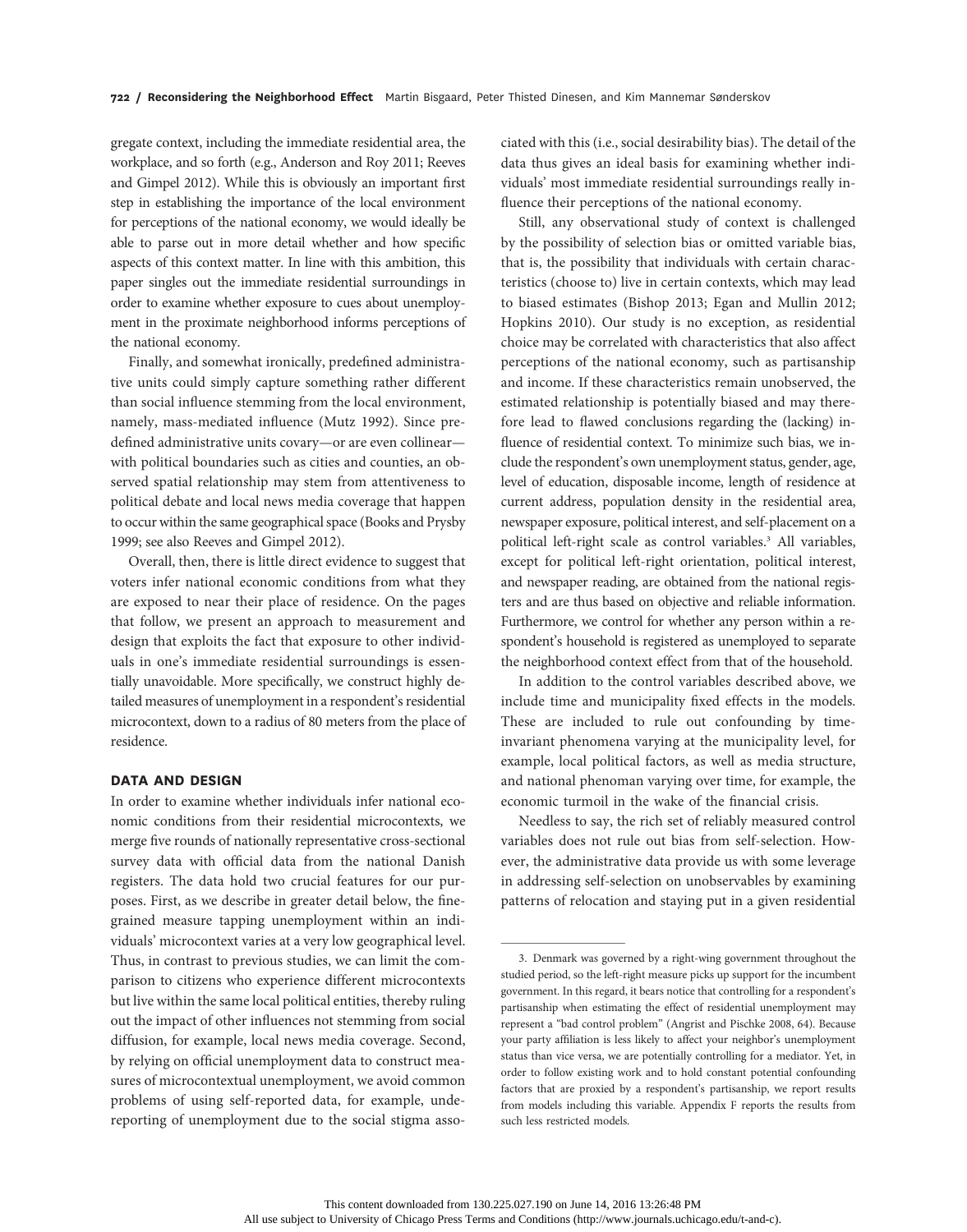area based on prior perceptions of the national economy (see Putnam 2007; Rudolph and Popp 2010). The test suggests that this is not the case and thus that this form of self-selection is an unlikely explanation for the observed patterns (see appendix D for more detail; appendices A–J are available online).

#### Measuring the immediate neighborhood

We measure our main independent variable, unemployment within the immediate residential context, using official unemployment data from the national Danish registers. The registers contain very detailed longitudinal information about all individuals legally residing in Denmark, including the exact geographical location of their residence, unemployment status, and a range of other characteristics (see Thygesen et al. 2011). The geographic information allows us to identify how far any given resident lives from other residents. Coupled with register data on residents' unemployment status, we can thus compute the exact share of unemployed people living within any given (geodesic) distance of a given individual.

For each survey respondent, we calculated the share of unemployed adults residing within contexts varying from 80 to 2,500 meters in radius (262–8,202 feet) discounting the individual herself/himself.4 We chose the 80 meter radius as the smallest context based on the assumption that most people would plausibly be exposed to most residents within that area from time to time. In principle, the choice of the specific radius of the context is arbitrary, but we chose a radius of 80 meters as the smallest context because even smaller areas may contain very few people. Basing the measure on only a few neighbors would increase its sensitivity to the exact size of context since inclusion/exclusion of additional neighbors could therefore lead to dramatic changes in the measure.<sup>5</sup> Needless to say, we cannot be sure that people are in fact exposed to everyone within an 80 meter radius, but our microcontextual measure arguably constitutes a more accurate picture of whom people are exposed to in their residential settings than more aggregate contexts.

The flexible nature of our data enables us to assess whether the results are sensitive to alternative definitions of a respondent's immediate context, for example, a radius of 130, 180, or 250 meters. Consequently, it also allows us to examine whether more geographically aggregate measures actually capture characteristics of people living near a respondent's place of residence. In other words, how much out of focus is the picture of a person's immediate context when we gradually zoom out and aggregate the contextual measure to levels of aggregation that more resemble the measures employed in previous research?

Figure 1 speaks directly to these questions. First, panel A shows how much the aggregate unemployment rate (obtained in the 2,500 meter context) deviates from the unemployment rate observed in an individual's immediate context (the 80 meter context). Here, negative deviations indicate that aggregate unemployment is below what is observed in the immediate residential context. The nonshaded areas in the figure give the percentage of cases where this deviation in unemployment rates is more than  $+/-5$  percentage points. As can be seen from the figure, aggregate measures can severely mischaracterize an individual's residential microcontext: for 19% of the individuals in the sample, the aggregate measure understates the residential unemployment rate by more than 5 percentage points; for 37% of the sample, the aggregate measure overstates residential unemployment by more than 5 percentage points. Thus, for over half of the sample, the aggregate unemployment rate is very far from what individuals are likely exposed to in their immediate neighborhoods.

Second, the fact that aggregate measures can be poor reflections of people's microcontexts is further supported by the solid line in panel B, figure 1. It shows the R-squared from a set of bivariate regression models where unemployment in the 80 meter context has been regressed on the unemployment rates of more aggregate contexts of varying size. Thus, the solid line shows how well geographically aggregate measures reflect a respondent's most immediate residential setting. As witnessed by the solid line, the proportion of variance that is explained by the more aggregate measures drops at an extremely fast rate. For example, if one increases the radius from just 80 meters to 500 meters, the explained proportion of variance drops by almost 70 percentage points. In other words, when we know the exact proportion of unemployed people living in a radius of 500 meters from the respondent's residence, we only become around 30 percentage points better at predicting the proportion of unemployed people living near the respondent compared to just guessing on the sample mean. In fact, in contexts of about 1,500 meters or wider, the aggregate contextual measure becomes a better proxy for the municipality unemployment rate than unemployment in the immediate vicinity

<sup>4.</sup> Currently our data contain the distance between each respondent and the residents living in the  $20,000$  nearest households ( $> 550,000,000$ observations). This effectively limits the radius to 2,500 meters for respondents living in densely populated areas.

<sup>5.</sup> This also led us to exclude respondents with fewer than 10 persons in their 80 meter context, which effectively excludes respondents living in remote areas (13.5% of the sample). The general results of the analyses reported below are not affected by including/excluding these respondents (see appendix E).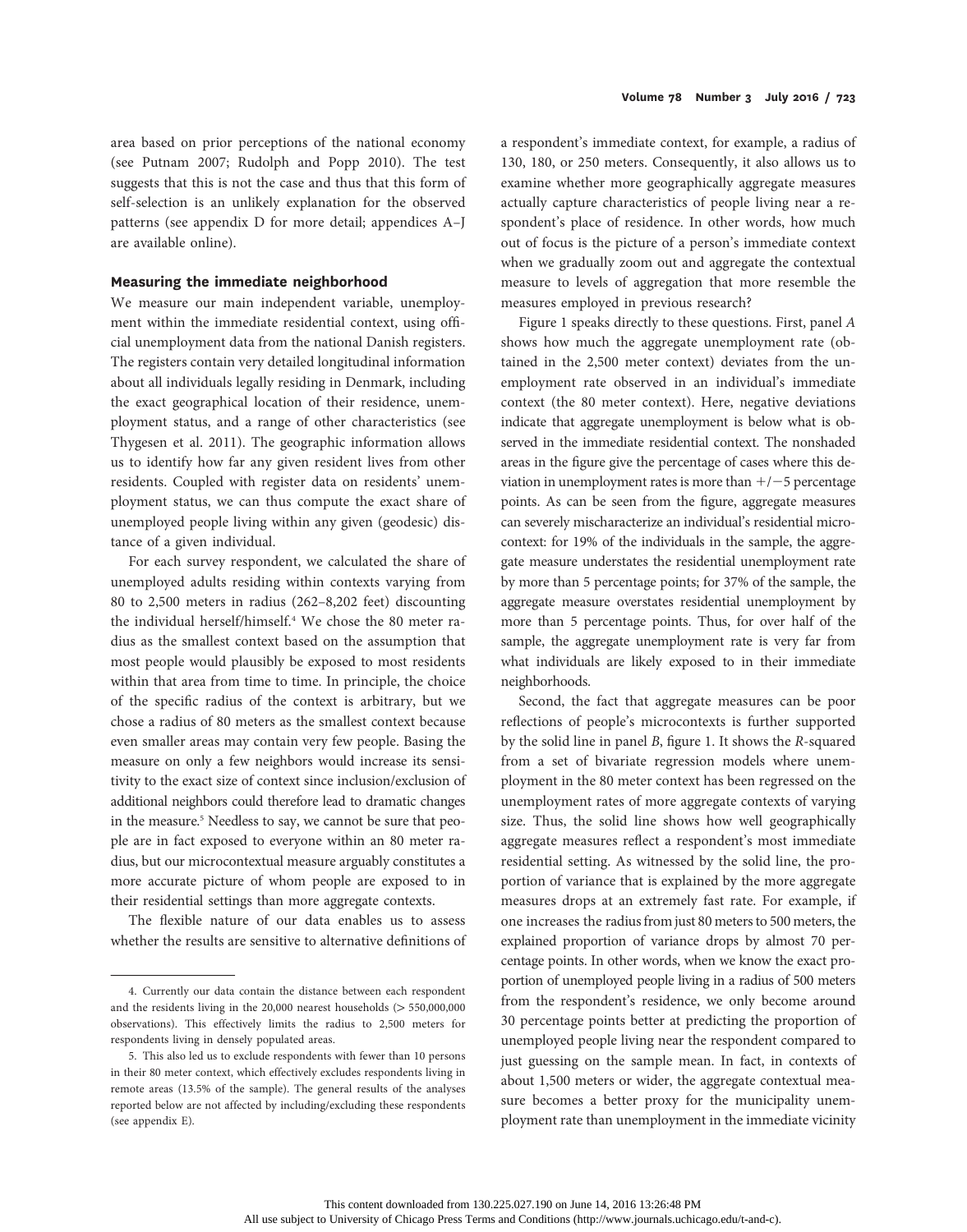724 / Reconsidering the Neighborhood Effect Martin Bisgaard, Peter Thisted Dinesen, and Kim Mannemar Sønderskov



Figure 1. Panel A shows how much the aggregate contextual measure of unemployment (2,500 meters) deviates from the unemployment rate observed in the immediate context (80 meters). The nonshaded areas mark the share of the distribution that lies above or below a nontrivial deviation in unemployment rates, that is,  $+/-$  5%. Panel B shows the R-squared or explained variance when using each of the contextual unemployment rates to explain unemployment in the immediate context (solid line) and in the municipality (dashed line). The analysis is based on the respondents in our sample ( $N = 6,567$ ).

of an individual's place of residence. This is shown by the dashed line in the figure, which gives the R-squared from similar models but with the municipality unemployment rate as the dependent variable.

Seen in relation to extant work, this is important evidence of aggregate measures being poor proxies for an individual's residential microcontext (see also Dinesen and Sønderskov 2015). Thus, geographically more aggregate measures appear unlikely to capture processes of social influence occurring within the immediate neighborhood. Obviously, this raises the question of what such measures are actually capturing—a question we will return to later.

#### Survey data on the dependent variable

In order to address the central question of whether characteristics of the residential microcontext influence voters' perceptions of the national economy, we merge the abovedescribed measures with the first five rounds of the Danish version of the European Social Survey (ESS), a nationally representative survey conducted in 2002–3, 2004–5, 2006–7, 2008–9, and 2010–11.6 The respondents in the Danish version of the ESS were randomly sampled from the national civil registry, and their civil registration numbers are retained

by the data collection agency, which enables us to link individual and contextual sociodemographic information from the Danish national registers to each respondent. From the ESS, we obtain the study's central dependent variable voters' perceptions of the national economy. The variable is measured using the following question: "On the whole, how satisfied are you with the present state of the economy in Denmark?" It is measured on an 11–point scale ranging from 0 (extremely dissatisfied) to 10 (extremely satisfied), but it is rescaled from 0 to 1 in the analysis. Further details can be found in appendix A.

In the analysis, the measure tapping perceptions of the national economy is assumed continuous, and it is modeled using ordinary least squares (OLS) regression.

#### RESULTS

First, we address the main question of whether exposure to unemployment in the immediate residential surroundings influences perceptions of the national economy. If people infer the state of the macroeconomy from what they observe in their local contexts, we would expect that individuals who are surrounded by a higher proportion of unemployed neighbors would on average evaluate the national economy more negatively than individuals who are surrounded by a relatively lower proportion of unemployed people.

Table 1 shows the estimates from three different linear regression models in which perceptions of the national economy have been regressed on the local unemployment rate within an 80 meter radius of the respondent's place of

<sup>6.</sup> The ESS is generally held to be a highly valid and reliable data source of survey data on political and social attitudes in Europe (Norris 2004). The response rate varies between 51% and 68% in the five surveys, and all interviews are conducted face-to-face at the respondent's address. Further information about the sampling and fieldwork can be found in the Survey Documentation Reports at the ESS (2014) website.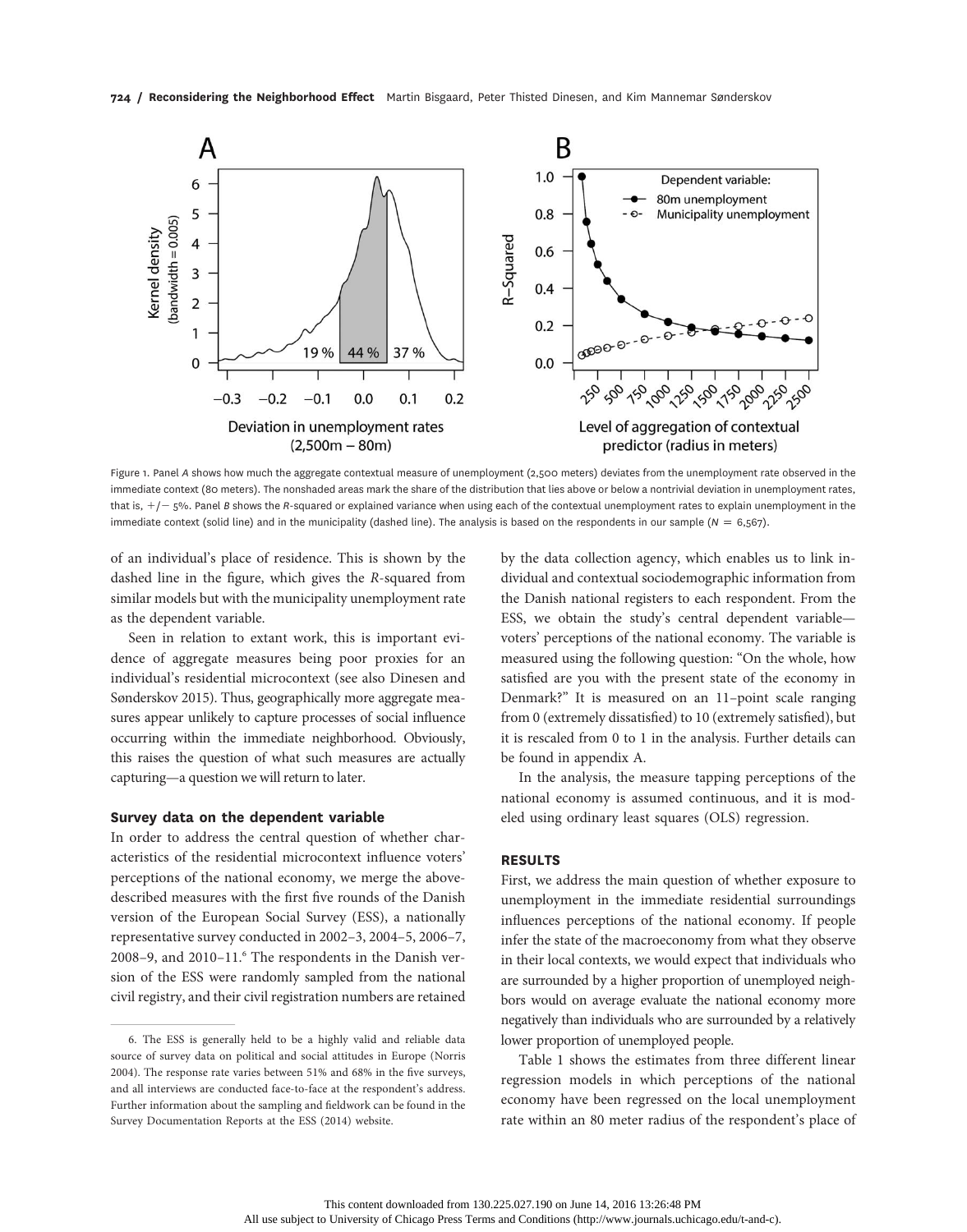|                                        | Model 1                                                                                                                                                                                                                                                                               | Model 2    | Model 3    |
|----------------------------------------|---------------------------------------------------------------------------------------------------------------------------------------------------------------------------------------------------------------------------------------------------------------------------------------|------------|------------|
| Local unemployment rate (80 meters)    |                                                                                                                                                                                                                                                                                       | $-.072*$   | $-.064*$   |
|                                        |                                                                                                                                                                                                                                                                                       | (.031)     | (.031)     |
| Local unemployment rate (2,500 meters) |                                                                                                                                                                                                                                                                                       | .029       | .023       |
|                                        |                                                                                                                                                                                                                                                                                       | (.103)     | (.103)     |
| Unemployment within household          |                                                                                                                                                                                                                                                                                       |            | $-.023*$   |
|                                        | $-.070*$<br>(.030)<br>$-.052***$<br>(.009)<br>$-.000**$<br>(.000)<br>.000<br>(.000)<br>$.002*$<br>(.001)<br>$.045***$<br>(.005)<br>$.004*$<br>(.002)<br>.000<br>(.000)<br>$.166***$<br>(.013)<br>$-.008$<br>(.017)<br>$-.009*$<br>(.004)<br>$.602***$<br>(.023)<br>Yes<br>Yes<br>.179 |            | (.010)     |
| Own unemployment status                |                                                                                                                                                                                                                                                                                       | $-.052***$ | $-.050***$ |
|                                        |                                                                                                                                                                                                                                                                                       | (.009)     | (.009)     |
| Population (80 meters)                 |                                                                                                                                                                                                                                                                                       | $-.000**$  | $-.000**$  |
|                                        |                                                                                                                                                                                                                                                                                       | (.000)     | (.000)     |
| Age                                    |                                                                                                                                                                                                                                                                                       | .000       | .000       |
|                                        |                                                                                                                                                                                                                                                                                       | (.000)     | (.000)     |
| Years of education                     |                                                                                                                                                                                                                                                                                       | $.002*$    | $.002*$    |
|                                        |                                                                                                                                                                                                                                                                                       | (.001)     | (.001)     |
| Male                                   |                                                                                                                                                                                                                                                                                       | $.045***$  | $.046***$  |
|                                        |                                                                                                                                                                                                                                                                                       | (.005)     | (.005)     |
| Income (in 100.000 DKR)                |                                                                                                                                                                                                                                                                                       | $.004*$    | .004 $*$   |
|                                        |                                                                                                                                                                                                                                                                                       | (.002)     | (.002)     |
| Years lived at location                |                                                                                                                                                                                                                                                                                       | .000       | .000       |
|                                        |                                                                                                                                                                                                                                                                                       | (.000)     | (.000)     |
| Right wing                             |                                                                                                                                                                                                                                                                                       | $.166***$  | $.166***$  |
|                                        |                                                                                                                                                                                                                                                                                       | (.013)     | (.013)     |
| Newspaper exposure                     |                                                                                                                                                                                                                                                                                       | $-.008$    | $-.009$    |
|                                        |                                                                                                                                                                                                                                                                                       | (.017)     | (.017)     |
| Political interest                     |                                                                                                                                                                                                                                                                                       | $-.009*$   | $-.009*$   |
|                                        |                                                                                                                                                                                                                                                                                       | (.004)     | (.004)     |
| Constant                               |                                                                                                                                                                                                                                                                                       | .598***    | $.601***$  |
|                                        |                                                                                                                                                                                                                                                                                       | (.028)     | (.028)     |
| Municipality fixed effects             |                                                                                                                                                                                                                                                                                       | Yes        | Yes        |
| Time fixed effects                     |                                                                                                                                                                                                                                                                                       | Yes        | Yes        |
| Adusted $R^2$                          |                                                                                                                                                                                                                                                                                       | .178       | .179       |
| σ                                      | .197                                                                                                                                                                                                                                                                                  | .197       | .197       |

Table 1. The Effect of the Local Unemployment Rate (within 80 Meters of the Respondent's Place of Residence) on Perceptions of National Economic Conditions While Controlling for the Broader Context (2,500 Meters) as Well as Individual-Level Characteristics

Note. The table presents unstandardized OLS regression estimates; standard errors are in parentheses. Number of observations = 6,101; number of survey rounds = 5; number of municipalities = 314. During the studied period, an administrative reform reduced the number of municipalities from 275 to 98. The table reports 317 municipalities, because some municipalities were left unchanged by the reform and because a few municipalities are excluded due to a lack of survey data. All variables of primary interest are scaled from 0 to 1.

\*  $p < .05$ , two-sided test.

\*\*  $p < .01$ , two-sided test.

\*\*\*  $p < .001$ , two-sided test.

residence. As can be seen from model 1, the unstandardized regression coefficient of the microcontextual unemployment rate (80 meters) is .07, and it is significant ( $p < .05$ ). Thus, when the broader context is held constant, that is, municipality- and time-specific characteristics (by means of fixed effects) as well as a host of individual-level variables, there is a significant effect of living around more unemployed people.7 Furthermore, as evidenced by model 2, this estimate is not affected even when we hold constant un-

<sup>7.</sup> In appendix F, we provide an overview of how sensitive the marginal effect of the local unemployment rate is to including various control variables. As shown in the appendix, the estimated marginal effect of the local unemployment rate is primarily affected by introducing individuallevel characteristics.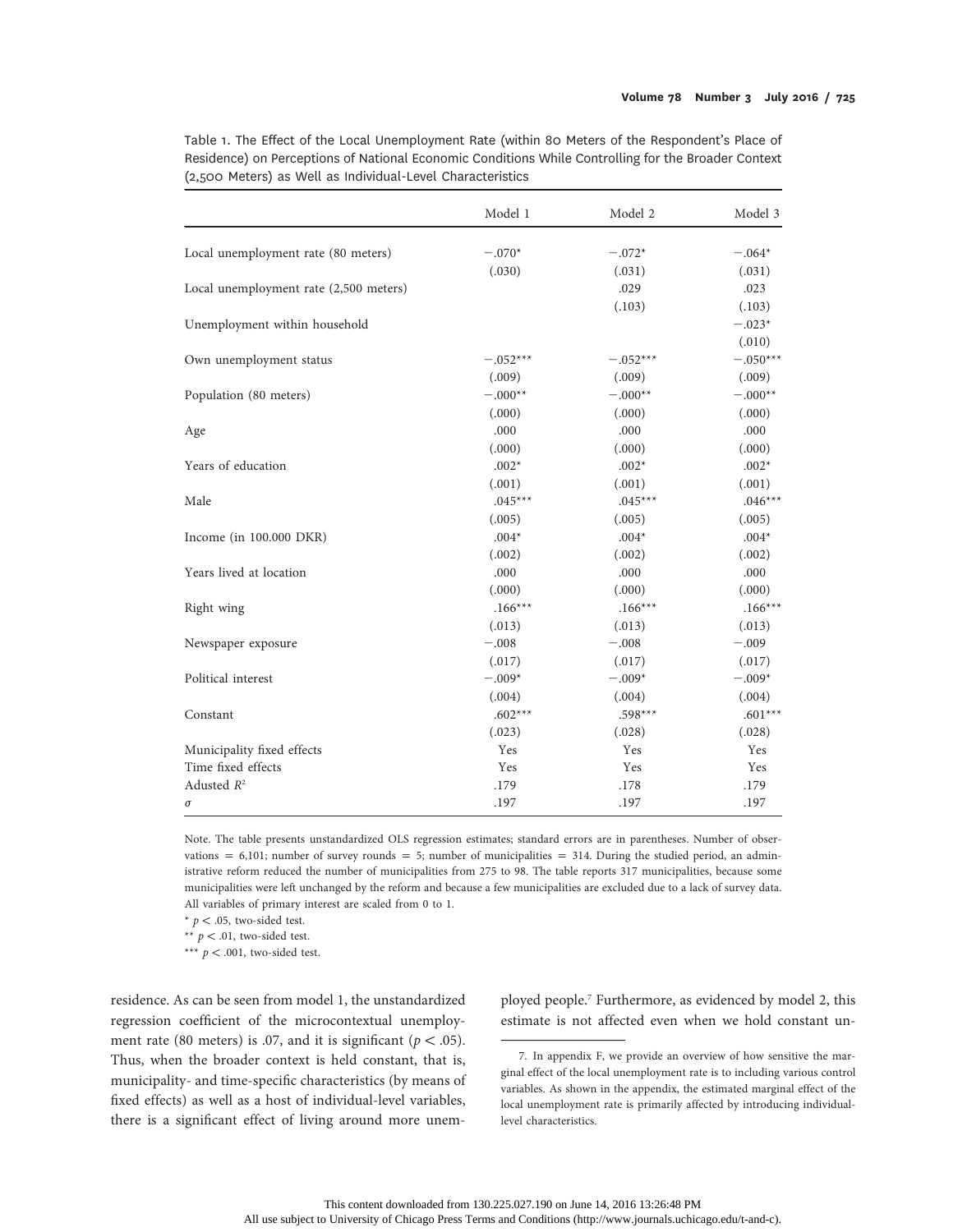employment measured at a radius of 2,500 meters. More importantly, even when unemployment within a respondent's household is held constant in model 3, the overall findings still hold up. In other words, the fact that the effect of microcontextual unemployment is not simply accounted for by individual-level differences and characteristics of the broader context suggests that exposure to unemployed people in the immediate neighorbood informs perceptions of the national economy.

Turning to the effect size of the local unemployment rate (80 meters), a respondent's satisfaction with the national economy was found to drop by about 7 percentage points when we compare a microcontext where no one is unemployed to a context where everyone is unemployed. In appendix G, we compare this effect to other variables at different observed ranges.<sup>8</sup> While the marginal effect of the microcontextual unemployment is, roughly speaking, comparable to the effect of becoming unemployed oneself, as well as the effect of income, it is consistently below the effect of left-right orientation for every observed range of the variables. Thus, while the effect of microcontextual unemployment is substantively meaningful, it is still smaller than the effect of left-right orientation, which, judging from extant work, is also to be expected (e.g., Reeves and Gimpel 2012) perhaps even more so considering the fact that left-right orientation is self-reported and stems from the same survey as the dependent variable (i.e., the correlation between the two variables is likely biased upwards).

Thus, to this point, our findings suggest that a central theoretical mechanism stipulated in extant work is valid: voters do appear to consider their most immediate surroundings when forming perceptions of the national economy.

#### How sensitive are the results?

Next, we probe the sensitivity of the result to the exact size of the context. If voters' perceptions of national economic conditions are really shaped by a process of social influence, that is, by face-to-face interaction or casual observation of others, one would expect to find significant relationships between contextual unemployment and economic perceptions at relatively low radii. Therefore, we expect to find roughly similar contextual effects in small contexts.

Figure 2 confirms this expectation. The black dots show the marginal effect of a change from the 1st to 99th per-



Figure 2. The marginal effects of the local unemployment rates measured at radii ranging from 80 to 2,500 meters on perceptions of the national economy. The effects are based on a change from the 1st to the 99th percentile on the unemployment measures, when each unemployment measure is entered into separate models. The black dots represent the marginal effect for a model specification with municipality fixed effects and the hollow dots give the marginal effect of the local unemployment rate without municipality fixed effects. All models include the same control variables as model 3 in table 1 except for unemployment measured in contexts of a radius of 2,500 meters. Moreover, population density is measured in contexts with the same radius as the local unemployment rate.

centile in the local unemployment rate from models with the same specification as model 3 in table 1, except that the spatial size of the context is varied between 80 and 2,500 meters (thus, the models only include one context at a time). The left-most black dots show that we obtain similar effects when the local unemployment rate is measured in contexts with radii between 80 and 250 meters. This shows that the results are robust to slightly different demarcations of the immediate residential setting.

However, as the geographic unit of analysis is aggregated even further, the effect starts to attenuate. The attenuation toward zero is what we would expect if perceptions of the national economy are affected by exposure to unemployed people in one's immediate neighborhood, since the unemployment rate in more aggregate contexts is an increasingly poor measure of the unemployment actually experienced in the microcontext. Thus, the pattern displayed by the black dots provides additional support for perceptions of the national economy being affected by the social cues received in the immediate residential context.

Nevertheless, seen in relation to prior work, the black dotted point estimates depicted in figure 2 raise a puzzle: Why do extant studies recover an effect of contextual unemployment despite the fact that they are typically based on contexts that are much more aggregated than even the largest one used here? According to our estimates, the contextual effect of unemployment is virtually zero when the context is larger than a circle with a radius of 1,500 meters.

<sup>8.</sup> For employment within an 80 meter radius, the minimum and maximum observed range is 0 to 1 (the effect size is 0.064 units on a onepoint scale). the 1st to 99th percentile is 0 to .44 (effect size is 0.028), and the 5th to 95th percentile is .1 to 3 (effect size is 0.013). All effect sizes are based on model 3 reported in table 1.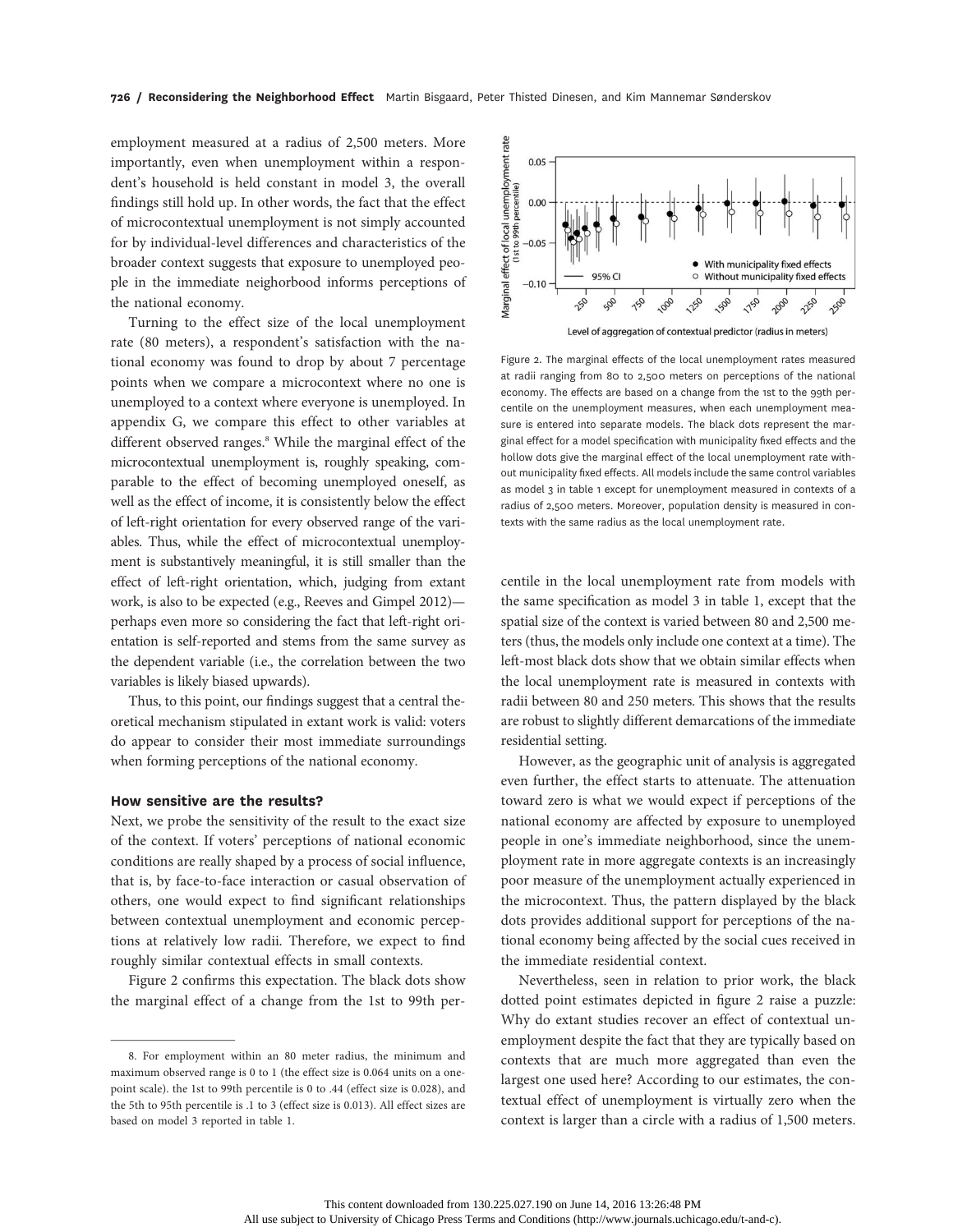The hollow dots in figure 2 suggest one explanation. They show the marginal effect of contextual unemployment estimated without municipality fixed effects. As can be seen from the left-most part of the figure, the marginal effect of unemployment measured at low levels of aggregation, in radii between 80 and 250 meters, is virtually unaffected when municipality fixed effects are excluded from the model. However, when we move to higher levels of aggregation, the two patterns diverge: the effect of unemployment does not attenuate to the same extent as in models excluding municipality fixed effects. Thus, when we do not hold municipalitylevel factors constant, we also find tentative evidence for the effect of aggregate-level unemployment similar to previous studies.<sup>9</sup> Moreover, the difference between the estimates in the larger context with and without municipality fixed effects suggests that the effect in larger contexts comes about because of phenomena varying at the municipality level. This is also supported by the finding that the correlation between municipality-level unemployment and residential unemployment increases in larger residential contexts, as seen in panel B of figure 1. So when previous studies have found a correlation between aggregate measures of unemployment and perceptions of the national economy, it may not be because aggregate measures of unemployment reflect the social cues that individuals receive from observing and interacting with others in their immediate residential context. Rather, the effect likely reflects a response to more aggregate and distant phenomena that individuals can only grasp through mediated information. Below, we address one plausible explanation in this regard: local news media.

## What mechanisms are aggregate contextual measures capturing?

Since the aggregate contexts often correspond to political entities, one could hypothesize that aggregate effects could be ascribed to information acquired through media coverage rather than direct social interactions (Books and Prysby 1999). For example, political entities, such as municipalities in the Danish setting, may roughly correspond to the same geographical boundaries characterizing local news media markets. We can assess this interpretation through one observable implication: if aggregate measures are capturing a mechanism related to local news media coverage, and if local media provide information about the local economic situa-

tion, we should expect aggregate contexts to matter more to individuals who are more prone to follow local news sources and thus obtain information about, inter alia, municipalitylevel unemployment, which cannot be observed directly.

Danish local media indeed report information on local economic conditions (Lund 2002), although perhaps to a lesser extent than media in the United States (Iyengar et al. 2010). They are also an important source of information about local politics (Elmelund-Præstekær and Hopman 2013). As a consequence, we expect the prediction that aggregate contexts matter more for people who follow local news media to be borne out in the Danish setting.

There is a range of questions tapping the level of exposure to different news outlets in the ESS, specifically television, radio, and newspapers (ESS 2014). While all of these outlets are represented regionally, and sometimes more locally, newspapers remain one of the most frequently used and respected information sources when it comes to local politics in Denmark (Buch and Levinsen 2007; Serritzlew and Mortensen 2007). Furthermore, communication research has consistently found that people absorb more politically relevant information from newspapers as opposed to, for example, broadcast and tabloid news sources (e.g., Delli Carpini and Keeter 1996; Fraile and Iyengar 2014; Newton 1999; Price and Zaller 1993; Robinson et al. 1986). Thus, to sum up, if aggregate contextual unemployment matters for voters' perceptions of the national economy because these larger contexts tend to covary with local news media markets, then one would expect aggregate contexts to matter more to individuals who are exposed the most to such information. In our model, this prediction implies a significant interaction term between aggregate contextual unemployment and a respondent's exposure to newspapers.

Table 2 displays the results from two OLS regression models in which the local unemployment rates (in contexts with radii of 80 and 2,500 meters) and the municipality unemployment rate have been interacted with the respondent's newspaper consumption.<sup>10</sup> If the effect of contextual unemployment, whether measured at the municipality level or at a radius of 2,500 meters (both likely indicators of more aggregate contextual phenomena), is conditioned by exposure to local news, then we would expect a significant and

<sup>9.</sup> Although the marginal effect of unemployment measured at a radius of 2,500 meters is not statistically significant at conventional levels, [it](http://www.journals.uchicago.edu/action/showLinks?crossref=10.1016%2FS0261-3794%2899%2900056-6) [is fairly close \(](http://www.journals.uchicago.edu/action/showLinks?crossref=10.1016%2FS0261-3794%2899%2900056-6) $p = .18$ , two-tailed test). This slight deviation from findings presented in extant work is likely due to differences in statistical power. For example, in their study, Reeves and Gimpel (2012) analyze around 32,700 respondents.

<sup>10.</sup> Note that the models are estimated with both municipality and time fixed effects. This specification means that we exploit only withinmunicipality within-year variation in unemployment and economic perceptions. This implies that we bypass unobserved time-invariant features of municipalities, e.g., various structural sociodemographic or political characteristics, as well as general time trends, which may influence the estimated relationship. See appendix H for a comparison of models with and without municipality fixed effects.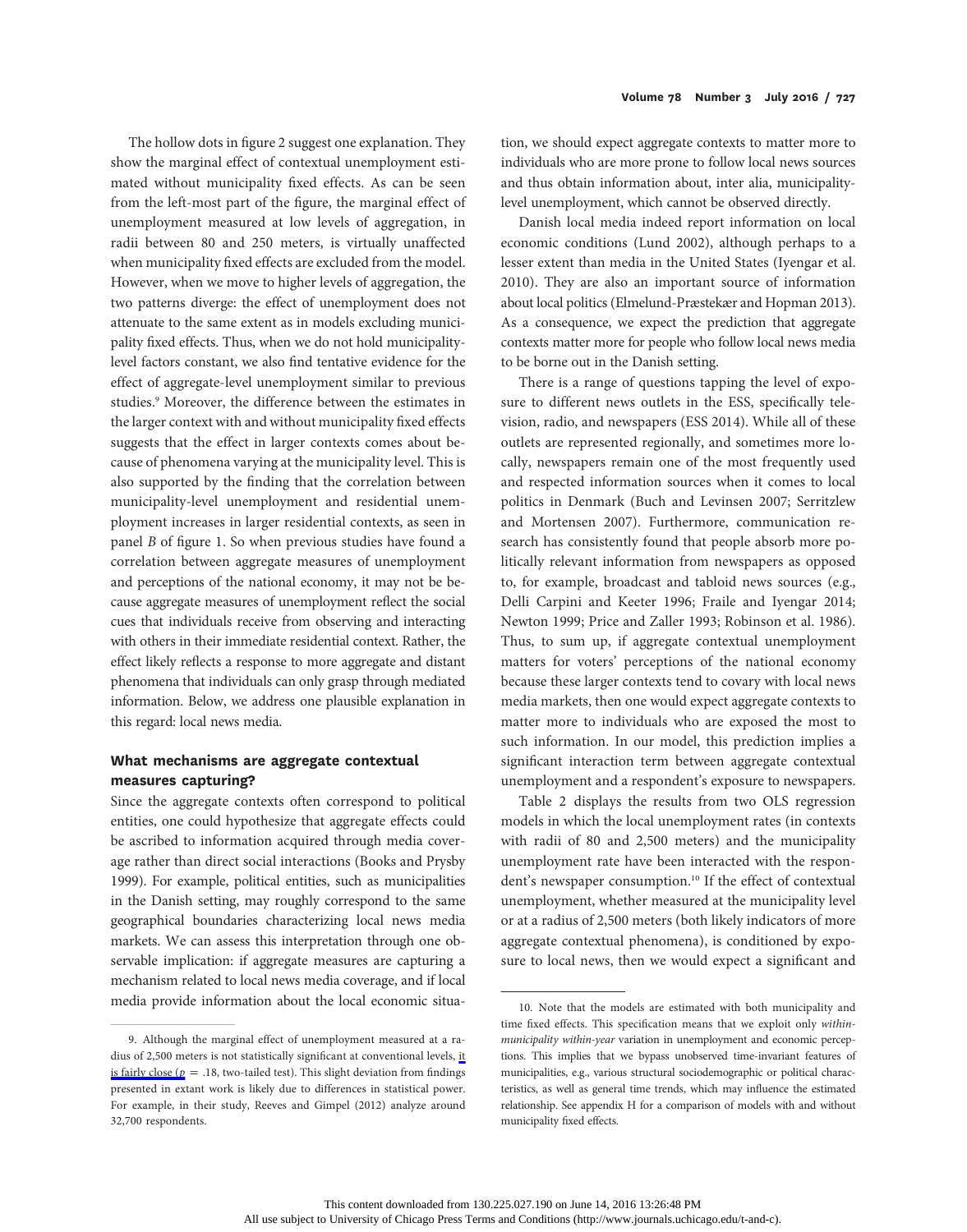|                                                |           | Model 2    |
|------------------------------------------------|-----------|------------|
|                                                | Model 1   |            |
| Local unemployment rate (80 meters)            | $-.112*$  | $-.099*$   |
|                                                | (.046)    | (.044)     |
| Local unemployment rate (2,500 meters)         | .245      |            |
|                                                | (.142)    |            |
| Municipality unemployment                      |           | $-.066$    |
|                                                |           | (.455)     |
| Newspaper exposure                             | .087      | .078       |
|                                                | (.059)    | (.043)     |
| LUR (80 meters) $\times$ newspaper exposure    | .230      | .197       |
|                                                | (.172)    | (.165)     |
| LUR (2,500 meters) $\times$ newspaper exposure | $-.959*$  |            |
|                                                | (.478)    |            |
| Municipality unemployment × newspaper exposure |           | $-2.245**$ |
|                                                |           | (.800)     |
| Constant                                       | $.594***$ | $.620***$  |
|                                                | (.033)    | (.038)     |
| Municipality fixed effects                     | Yes       | Yes        |
| Time fixed effects                             | Yes       | Yes        |
| Additional controls <sup>a</sup>               | Yes       | Yes        |
| Adjusted $R^2$                                 | .174      | .174       |
| $\sigma$                                       | .197      | .197       |
| F (added interactions)                         | 3.6       | 4.9        |
| $p$ (added interactions)                       | .012      | .002       |

Table 2. The Influence of Local Unemployment Measured in Contexts with a Radius of 80 and 2,500 Meters as Well as Municipality-Level Unemployment on Perceptions of the National Economy Conditional on Exposure to Newspapers

Note. The table presents unstandardized OLS regression estimates; standard errors are in parentheses. Number of observations = 5,992; number of survey rounds = 5; number of municipalities = 313. LUR = local unemployment rate.

<sup>a</sup> Additional controls include political interest, age, sex, years lived at location, education, income, unemployment status, household unemployment, left-right orientation, and population density in the residential area. Estimates from the full model output can be found in appendix H.

\*  $p < .05$ , two-sided test.

\*\*  $p < .01$ , two-sided test.

\*\*\*  $p < .001$ , two-sided test.

negatively signed interaction term for these context sizes. As can be seen from the first column (model 1) and from figure 3, panel  $B$ ,<sup>11</sup> this is indeed the case: the effect of the local unemployment rate measured at a radius of 2,500 meters increases significantly (becomes more negative) with higher newspaper consumption ( $p < .05$ , model 1). In terms of marginal effects, we observe a weak positive effect of

the local unemployment rate (2,500 meters) in the case of a complete absence of newspaper exposure (see panel B, fig. 3). Conversely, for individuals who are most exposed to newspapers, we see a stronger negative effect of the local unemployment rate (2,500 meters). Although fairly close, none of the marginal effects are significant at conventional levels. Nevertheless, the significant interaction term is in line with our prediction: local unemployment matters more (influences macroeconomic perceptions more negatively) in more aggregate contexts. Interestingly, we observe the opposite pattern for the marginal effect of the local unemployment rate measured in contexts with a radius of 80 meters (depicted in panel A, fig. 3). Here we find a significant negative effect of local unemployment rate (80 meters) for those who do not

<sup>11.</sup> The univariate distribution of newspaper exposure is depicted along the x-axes of fig. 3 and shows, perhaps unsurprisingly, that the distribution of respondents is denser at the lower end of the scale. In appendix I.1, we show that the interaction effect still holds when the newspaper exposure scale is split at the median and treated as a binary variable in order to reduce the impact of extreme observations.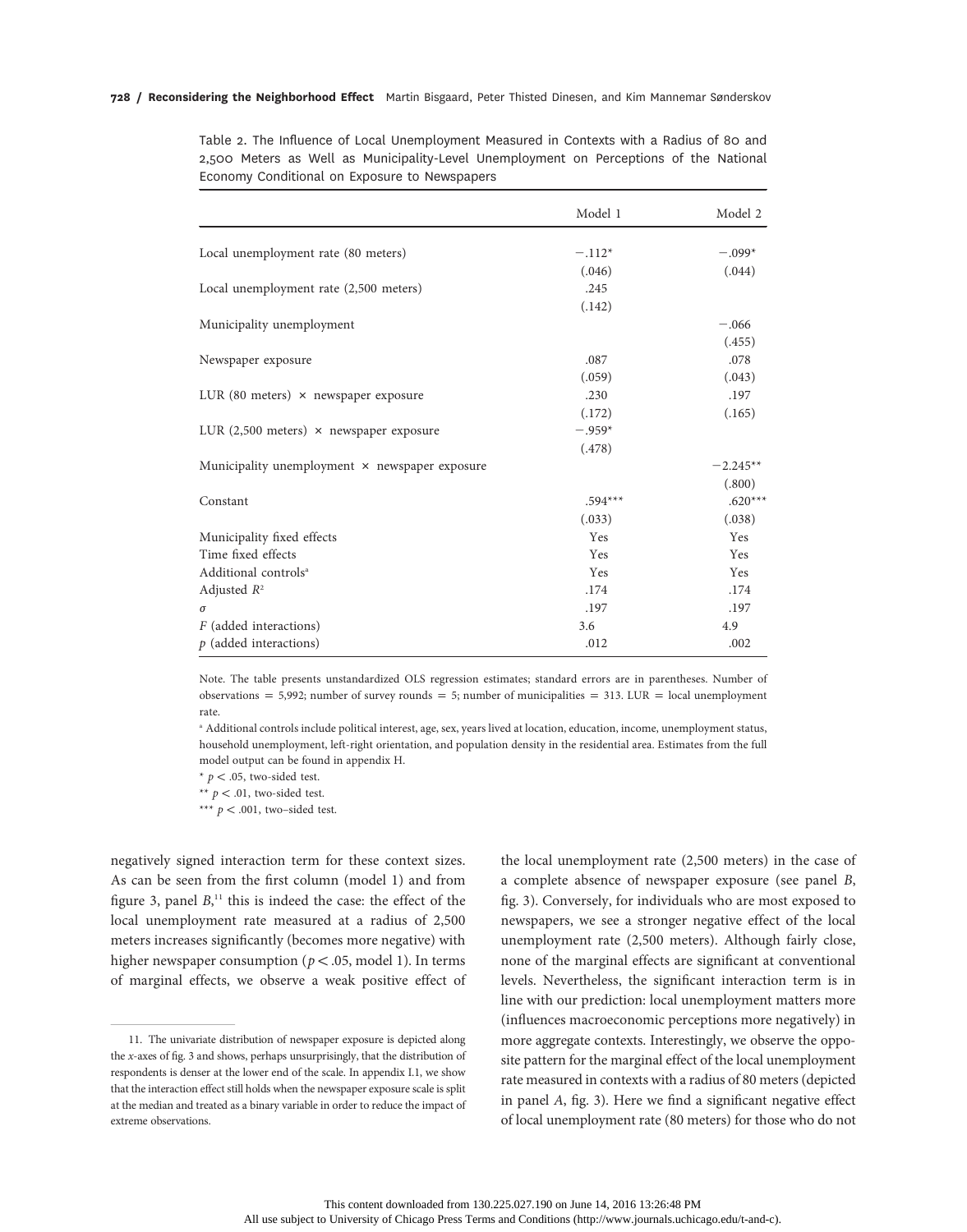

Figure 3. The marginal effect of unemployment measured in contexts with a radius of 80 meters (A) and 2,500 meters (B) and at the muncipality level (C) conditional on exposure to newspapers. Marginal effects are based on the estimates from table 2, and they illustrate the change in economic perceptions when going from the 1st to the 99th percentile on the unemployment measures. Marginal effects are depicted with a 95 % confidence band. The histograms give the distribution of respondents on the newspaper exposure scale.

follow newspapers at all (the vast majority of the respondents). When newspaper exposure increases, the marginal effect of the local unemployment rate (80 meters) is reduced and eventually becomes insignificant. Note, however, that the interaction term is insignificant, which implies that the predicted change in the marginal effect of the local unemployment rate is very uncertain. While far from definitive given our limited statistical power, this finding is generally consistent with the idea that daily life experiences are especially consequential in the absence of mass-mediated information (Anderson and Roy 2011; Mutz 1998).

Returning to the influence of the more aggregate contexts, one would expect the same interaction effect between newspaper exposure and local unemployment at the municipality level as that observed in local contexts of a radius of 2,500 meters. In fact, if newspaper consumption moderates the influence of aggregate contextual unemployment (2,500 meters) because the latter reflects municipality characteristics covered by the local news media, then the interaction effect should, ceteris paribus, be stronger when we use the actual municipality unemployment rate. This is indeed the case, as evidenced by model 2. Again, there is a negatively signed and statistically significant interaction effect ( $p < .01$ ), indicating that the effect of municipality unemployment varies by newspaper exposure.<sup>12</sup> More specifically, as evidenced by panel C in figure 3, the marginal effect goes from essentially zero (and insignificant) for those who do not read newspapers to strongly and significantly negative for those who follow newspapers more closely.

### DISCUSSION AND CONCLUSION

Mounting evidence suggests that voters infer macroeconomic conditions from objective circumstances in their everyday lives. Such findings are of crucial importance because they demonstrate that citizens' conceptions of abstract political issues cannot be reduced to elite influences and biases motivated by partisanship. Citizens, it seems, do obtain economically relevant information from their social contexts in that they use that information when forming perceptions of the national economy—a variable that has reached "canonical status in the political behavior literature" (Lewis-Beck and Nadeau 2011, 288).

However, existing work has been forced to use predefined and relatively aggregate measures of citizens' social contexts. As a consequence, there is little way of knowing whether such aggregate measures in fact capture social cues emanating from the local environment, nor can one pinpoint which specific aspects of this environment impact perceptions of the national economy. In short, there is little direct evidence to suggest that citizens actually do consider their local contexts, more specifically their immediate residential setting, when forming perceptions of national economic conditions.

Using highly disaggregated data about the proportion of unemployed people residing within a radius of down to 80 meters around a respondent's place of residence, we have put the proposed theoretical mechanism of residential in-

<sup>12.</sup> In appendix I.2, we furthermore show that the interaction effect between municipality unemployment and exposure to newspapers is unaffected when we allow municipality unemployment to have different effects depending on a respondent's political interest, and her consumption of TV and radio. Hence, newspaper exposure is not simply picking up individual differences in political sophistication (as indicated by general media exposure) or political interest.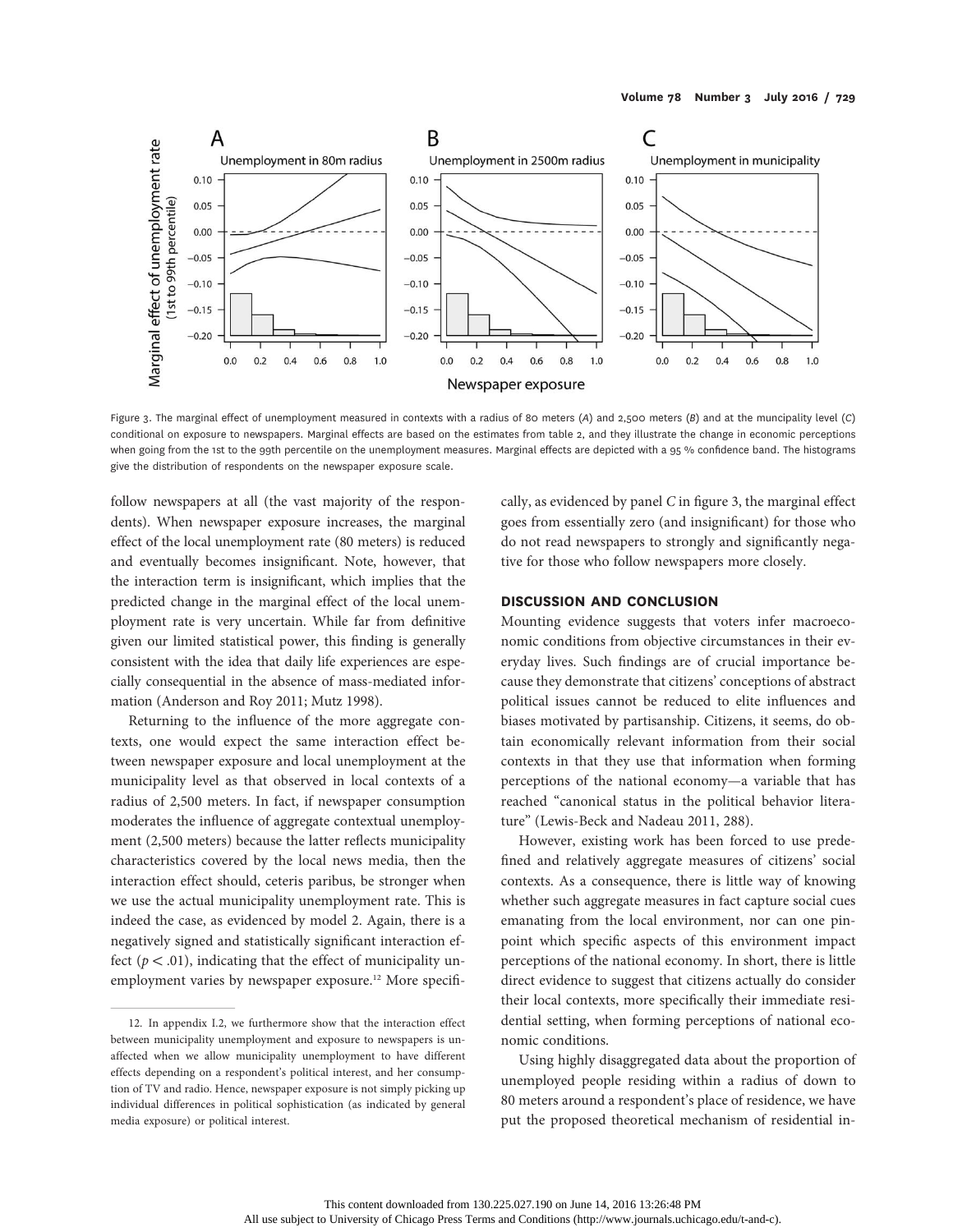fluence to a more appropriate empirical test. We found that the local unemployment rate in the immediate neighborhood significantly predicts perceptions of national economic conditions when we control for unemployment measured at a wider radius (2,500 meters), municipality and time fixed effects, left-right orientation, and a host of other individual—as well as contextual-level—characteristics. As such, our results suggest that the existing literature is right when assuming that local conditions inform perceptions about the national economy. However, our analyses also showed that aggregate measures of contextual unemployment used in most of the existing literature cannot straightforwardly be assumed to capture social influence from the immediate neighborhood. Specifically, we found that aggregate measures were not only poor reflections of an individual's immediate residential setting; they also appeared to capture a different theoretical mechanism, namely exposure to local news media coverage. While the latter conclusion is of a more tentative nature, our analyses clearly show that future studies on contextual effects should consider whether an observed relationship is actually reflecting direct social influence or rather exposure to alternative sources of information pertaining to larger political units.

In this paper, we have focused narrowly on how the residential microcontext affects economic perceptions under the widely held—and often confirmed—assumption that economic perceptions influence evaluations of governments and, ultimately, voting behavior. Thus, an even stronger indication of the importance of the microcontext would be to show that its effects in fact extend to these purported downstream consequences of macroeconomic perceptions. In supplementary analyses reported in appendix J, we show that this is indeed the case: variation in unemployment in people's residential microcontexts also affects approval of the incumbent government and vote intentions. This is a strong indication of the fertility of further probing the microcontextual underpinnings of these and other political attitudes and behaviors as suggested in the study of social trust by Dinesen and Sønderskov (2015).

Beyond establishing that the effect of the microcontext in fact generalizes to other forms of political behavior, the broader implications of this study are threefold. First, dating back to Kramer (1983), a persistent puzzle has been how variation in citizens' perceptions of the same macroeconomy can reflect little more than guesswork and partisan imagery. Our results suggest that these differences can be meaningful and, in fact, seem to originate in the social surroundings citizen's observe in their everyday life (see also Duch et al. 2000). Second, and relatedly, this study confirms the value of incorporating social context in models of public opinion (Huckfeldt 2014). Like most other studies, however, we have only uncovered one aspect of how an individual's social context may influence his or her conception of politics. For example, one particularly fruitful avenue for future research would be to extend research on the effects of social contexts beyond the rather narrow conceptualization of the neighborhood. While people are certainly tied to their place of residence, and thus naturally exposed to social stimuli emanating from the neighborhood, the concept of a social context is of course much broader. We are connected to our coworkers, family, friends, and our friends' friends, and trying to uncover how different forms of social connectivity influences people's inferences about collective phenomena, such as the national economy, may not only be empirically but also theoretically rewarding. Finally, in our effort to uncover the impact of context, we have tried to hold constant other important factors such as partisanship. Yet it would be worthwhile for future studies to integrate these factors more dynamically in models of contextual influence. For example, do vivid experiences of unemployment within one's social vicinity place certain constraints on wishful partisan thinking and on party elites' ability to sway public opinion? If so, politics may not be as abstract and symbolic as conventional wisdom suggests.

#### ACKNOWLEDGMENTS

Kasper Møller Hansen, Jacob Gerner Hariri, Dan Hopkins, Gaurav Sood, Rune Slothuus, Rune Stubager, and participants at the Political Economy Workshop at Stanford University, as well as the Political Behavior Research Section at Aarhus University, provided helpful comments and suggestions on earlier drafts. We also thank our anonymous reviewers for providing feedback that greatly improved the manuscript.

#### **REFERENCES**

- Aidt, Toke S. 2000. "Economic Voting and Information." [Electoral Studies](http://www.journals.uchicago.edu/action/showLinks?crossref=10.1016%2FS0261-3794%2899%2900056-6) 19:349–62.
- Anderson, Cameron D., and Jason Roy. 2011. "Local Economies and National Economic Evaluations: How the Local Economic Environ-ment Influences National Economic Perceptions." [Electoral Studies](http://www.journals.uchicago.edu/action/showLinks?crossref=10.1016%2Fj.electstud.2011.07.007) 30 (4): 795–803.
- Angrist, Joshua D., and Jörn-Steffen Pischke. 2008. Mostly Harmless Econometrics: An Empiricist's Companion. Princeton, NJ: Princeton University Press.
- Ansolabehere, Stephen, Marc Meredith, and Erik Snowberg. 2011. "Sociotropic Voting and the Media." In John Aldrich and Kathleen McGraw, eds., Improving Public Opinion Surveys. Princeton, NJ: Princeton University Press, 175–93.
- Ansolabehere, Stephen, Marc Meredith, and Erik Snowberg. 2014. "Mecro-Economic Voting: Local Information and Micro-Perceptions of the Macro-Economy." [Economics and Politics](http://www.journals.uchicago.edu/action/showLinks?crossref=10.1111%2Fecpo.12040) 26 (3): 380-410.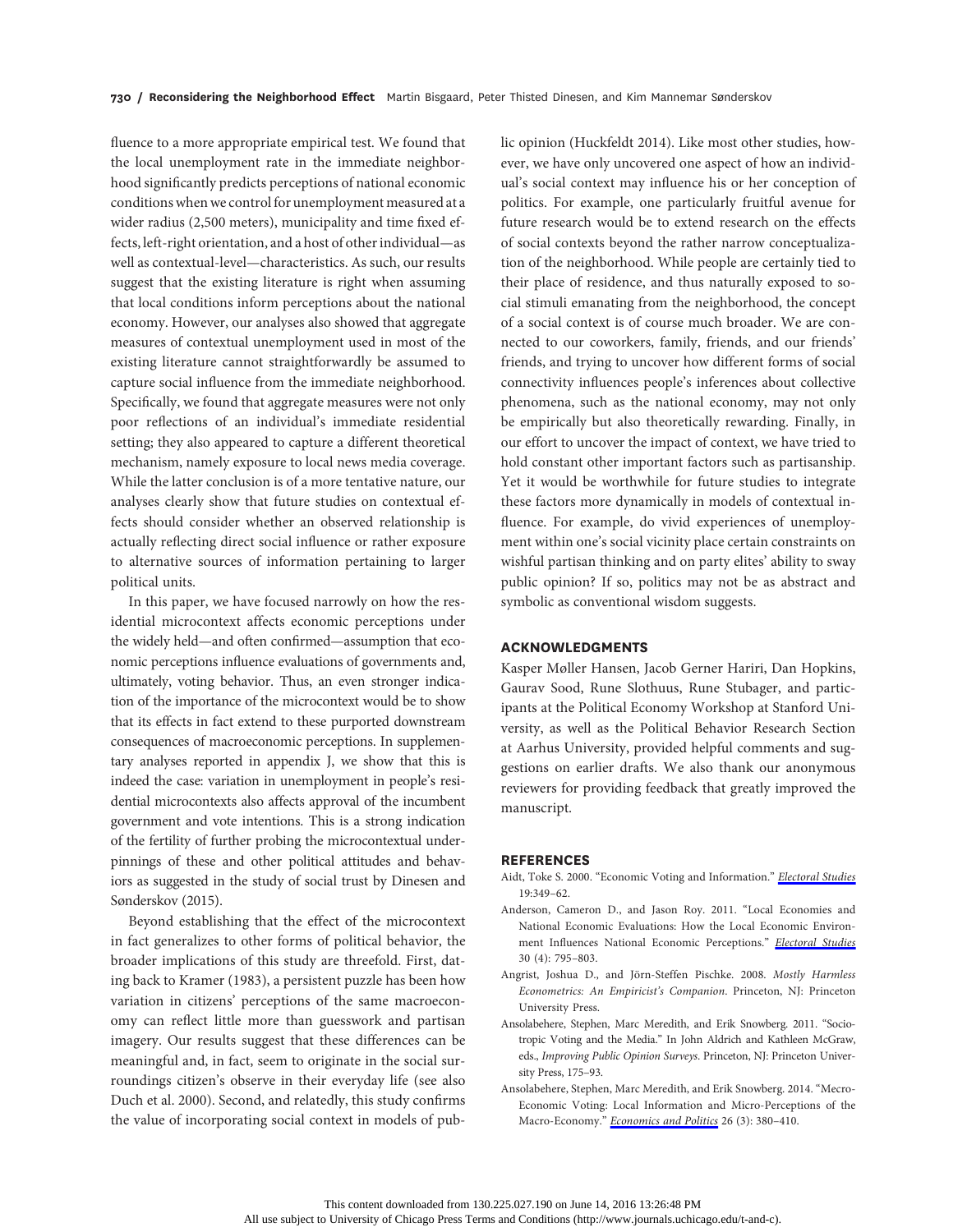- Bartels, Larry M. 2002. "Beyond the Running Tally: Partisan Bias in Po-litical Perceptions." [Political Behavior](http://www.journals.uchicago.edu/action/showLinks?crossref=10.1023%2FA%3A1021226224601) 24 (2): 117-50.
- Baybeck, Brady, and Scott D. McClurg. 2005. "What Do They Know and How Do They Know It?" [American Politics Research](http://www.journals.uchicago.edu/action/showLinks?crossref=10.1177%2F1532673X04270934) 33 (4): 492-520.
- Bisgaard, Martin. 2015. "Bias Will Find a Way: Economic Perceptions, Attributions of Blame, and Partisan-Motivated Reasoning during Crisis." *[Journal of Politics](http://www.journals.uchicago.edu/action/showLinks?system=10.1086%2F681591)* 77 (3): 849-60.
- Bishop, Bradford H. 2013. "Drought and Environmental Opinion: A Study of Attitudes toward Water Policy." [Public Opinion Quarterly](http://www.journals.uchicago.edu/action/showLinks?crossref=10.1093%2Fpoq%2Fnft034) 77 (3): 798–810.
- Books, John, and Charles Prysby. 1999. "Contextual Effects on Retro-spective Economic Evaluations." [Political Behavior](http://www.journals.uchicago.edu/action/showLinks?crossref=10.1023%2FA%3A1023371328591) 21 (1): 1-16.
- Boomgaarden, Hajo G., Joost van Spanje, Rens Vliegenthart, and Claes H. de Vreese. 2011. "Covering the Crisis: Media Coverage of the Economic Crisis and Citizens' Economic Expectations." [Acta Politica](http://www.journals.uchicago.edu/action/showLinks?crossref=10.1057%2Fap.2011.18) 46 (4): 353–79.
- Buch, Roger, and Klaus Levinsen. 2007. "Nye kommuner, nye medier og borgernes syn på valgkampen" [New municipalities, new media outlets, and citizens' perceptions of the election campaign]. In Roger Buch and Jergen Elklit, eds., Nye kommunalvalg? Odense: Syddansk Universitetsforlag, 63–78.
- Cho, Wendy K. Tam, and Thomas J. Rudolph. 2008. "Emanating Political Participation: Untangling the Spatial Structure behind Participation." [British Journal of Political Science](http://www.journals.uchicago.edu/action/showLinks?crossref=10.1017%2FS0007123408000148) 38 (2): 273-89.
- Conover, Pamela Johnston, Stanley Feldman, and Kathleen Knight. 1987. "The Personal and Political Underpinnings of Economic Forecasts." [American Journal of Political Science](http://www.journals.uchicago.edu/action/showLinks?crossref=10.2307%2F2111283) 31 (3): 559-83.
- Delli Carpini, Michael X., and Scott Keeter. 1996. What Americans Know about Politics and Why It Matters. New Haven, CT: Yale University Press.
- Dinesen, Peter T., and Kim M. Sønderskov. 2015. "Ethnic Diversity and Social Trust: Evidence from the Micro-Context." [American Sociolog](http://www.journals.uchicago.edu/action/showLinks?crossref=10.1177%2F0003122415577989)[ical Review](http://www.journals.uchicago.edu/action/showLinks?crossref=10.1177%2F0003122415577989) 80 (3): 550-73.
- Duch, Raymond M., Harvey D. Palmer, and Christopher J. Anderson. 2000. "Heterogeneity in Perceptions of National Economic Condi-tions." [American Journal of Political Science](http://www.journals.uchicago.edu/action/showLinks?crossref=10.2307%2F2669272) 44 (4): 635-52.
- Egan, Patrick J., and Megan Mullin. 2012. "Turning Personal Experience into Political Attitudes: The Effect of Local Weather on Americans' Perceptions about Global Warning." *[Journal of Politics](http://www.journals.uchicago.edu/action/showLinks?system=10.1017%2FS0022381612000448)* 74 (1): 796-809.
- Elmelund-Præstekær, Christian, and David H. Hopman. 2013. "Vælgernes kilder til information om kommunalvalget" [Voters' sources of information about the municipal election]. In Jorgen Elklit and Ulrik Kjaer, eds., KV09. Odense: University Press of Southern Denmark, 123–36.
- ESS (European Social Survey). 2014. "Data and Documentation by Round/ Year." http://www.europeansocialsurvey.org/data/round-index.html (accessed January 1, 2014).
- Evans, Geoffrey, and Robert Andersen. 2006. "The Political Conditioning of Economic Perceptions." [American Journal of Political Science](http://www.journals.uchicago.edu/action/showLinks?system-d=10.1111%2Fj.1468-2508.2006.00380.x) 68 (1): 194–207.
- Fraile, Marta, and Shanto Iyengar. 2014. "Not All News Sources Are Equally Informative: A Cross-National Analysis of Political Knowledge in Europe." International Journal of Press Politics 19 (3): 275–94.
- Gerber, Alan S., and Gregory A. Huber. 2010. "Partisanship, Political Control, and Economic Assessments." [American Journal of Political](http://www.journals.uchicago.edu/action/showLinks?crossref=10.1111%2Fj.1540-5907.2009.00424.x) [Science](http://www.journals.uchicago.edu/action/showLinks?crossref=10.1111%2Fj.1540-5907.2009.00424.x) 54 (1): 153-73.
- Goidel, Robert K., and Ronald E. Langley. 1995. "Media Coverage of the Economy and Aggregate Economic Evaluations: Unvcovering Evidence of Indirect Media Effects." *[Political Research Quarterly](http://www.journals.uchicago.edu/action/showLinks?crossref=10.1177%2F106591299504800205)* 48 (2): 313-28.
- Healy, Andrew, and Gabriel S. Lenz. 2014. "Presidential Voting and the Local Economy." Unpublished manuscript, Loyola Marymount University.
- Hetherington, Marc J. 1996. "The Media's Role in Forming Voters' Na-tional Economic Evaluations in 1992." [American Journal of Political](http://www.journals.uchicago.edu/action/showLinks?crossref=10.2307%2F2111629) [Science](http://www.journals.uchicago.edu/action/showLinks?crossref=10.2307%2F2111629) 40 (2): 372-95.
- Higgins, E. Tory, and Gillian King. 1981. "Accessibility of Social Constructs: Information Processing Consequences of Individual and Contextual Variability." In Nancy Cantor, and J. F. Kihlstrom, eds., Personality, Cognition, and Social Interaction. Hillsdale, NJ: Eribaum, 69–121.
- Hopkins, Daniel J. 2010. "Politicized Places: Explaining Where and When Immigrants Provole Local Opposition." [American Political Science](http://www.journals.uchicago.edu/action/showLinks?crossref=10.1017%2FS0003055409990360) [Review](http://www.journals.uchicago.edu/action/showLinks?crossref=10.1017%2FS0003055409990360) 104 (1): 40–60.
- Huckfeldt, Robert. 2014. "Networks, Contexts, and the Combinatorial Dynamics of Democratic Politics." [Political Psychology](http://www.journals.uchicago.edu/action/showLinks?crossref=10.1111%2Fpops.12161) 35:43-68.
- Huckfeldt, Robert, and John Sprague. 1987. "Networks in Context." [American](http://www.journals.uchicago.edu/action/showLinks?crossref=10.2307%2F1962585) [Political Science Review](http://www.journals.uchicago.edu/action/showLinks?crossref=10.2307%2F1962585) 81 (4): 1197–1216.
- Iyengar, Shanto, James Curran, Anker Brink Lund, Inka Salovaara-Moring, Kyu S. Hahn, and Sharon Coen. 2010. "Cross-National versus Individual-Level Differences in Political Information." [Journal of Elec](http://www.journals.uchicago.edu/action/showLinks?crossref=10.1080%2F17457289.2010.490707)[tions, Public Opinion and Parties](http://www.journals.uchicago.edu/action/showLinks?crossref=10.1080%2F17457289.2010.490707) 20 (3): 291-309.
- Iyengar, Shanto, and Donald R. Kinder. 1987. News That Matters. Chicago: University of Chicago Press.
- Kinder, Donald R., and D. Roderick Kiewiet. 1981. "Sociotropic Politics: The American Case." [British Journal of Political Science](http://www.journals.uchicago.edu/action/showLinks?crossref=10.1017%2FS0007123400002544) 11 (2): 129-61.
- Kramer, G. H. 1983. "The Ecological Fallacy Revisited." Aggregate- versus Individual-Level Findings on Economics and Elections, and Sociotropic Voting." American Political Science Review 77 (1): 92–111.
- Lazarsfeld, Paul F., Bernard Berelson, and Hazel Gaudet. 1944. The People's Choice: How the Voter Makes Up His Mind in a Presidental Campaign. New York: Columbia University Press.
- Lewis-Beck, Michael S., and Richard Nadeau. 2011. "Economic Voting Theory: Testing New Dimensions." [Electoral Studies](http://www.journals.uchicago.edu/action/showLinks?crossref=10.1016%2Fj.electstud.2010.09.001) 30 (2): 288-94.
- Lewis-Beck, Michael, and Mary Stegmaier. 2007. "Economic Models of Voting." In Russell J. Dalton and Hans-Dieter Klingemann, eds., The Oxford Handbook of Political Behavior. Oxford: Oxford University Press, 518–37.
- Linn, Suzanna, Jonathan Nagler, and Marco A. Morales. 2010. "Economics, Elections, and Voting Behavior." In Jan E. Leighley, ed., The Oxford Handbook of American Elections and Political Behavior. Oxford: Oxford University Press, 375–96.
- Lund, Anker B. 2002. Den redigerende magt [The editing power]. Aahaus: Aarhus University Press.
- Miller, Joanne M., and David A. M. Peterson. 2004."Theoretical and Empirical Implications of Attitude Strength." *[Journal of Politics](http://www.journals.uchicago.edu/action/showLinks?system=10.1111%2Fj.1468-2508.2004.00279.x)* 66 (3): 847-67.
- Mondak, Jeffery J., Diana C. Mutz, and Robert Huckfeldt. 1996. "Persuasion in Context: The Multilevel Structure of Economic Evaluations." In Diana C. Mutz, Paul M. Sniderman, and Richard A. Brody, eds., Political Persuasion and Attitude Change. Ann Arbor: University of Michigan Press, 249–66.
- Moore, Ryan T., and Andrew Reeves. 2015. "Milieu: Defining Political Context with Geolocation Data." Working paper.
- Mutz, Diana C. 1992. "Mass Media and the Depoliticization of Personal Experience." [American Journal of Political Science](http://www.journals.uchicago.edu/action/showLinks?crossref=10.2307%2F2111487) 36 (2): 483–508.
- Mutz, Diana C. 1998. Impersonal Infl[uence: How Perceptions of Mass Collec](http://www.journals.uchicago.edu/action/showLinks?crossref=10.1017%2FCBO9781139175074)[tives Affect Political Attitudes](http://www.journals.uchicago.edu/action/showLinks?crossref=10.1017%2FCBO9781139175074). Cambridge: Cambridge University Press.
- Newman, Benjamin J., Yamil Velez, Todd K. Hartman, and Alexa Bankert. 2014. "Are Citizens 'Receiving the Treatment'? Assessing the Validity of Contextual Theories of Public Opinion and Political Behavior." [Political Psychology](http://www.journals.uchicago.edu/action/showLinks?crossref=10.1111%2Fpops.12069) 36 (1): 123-31.
- Newton, Kenneth. 1999. "Mass Media Effects: MObilization or Media Malaise?" [British Journal of Political Science](http://www.journals.uchicago.edu/action/showLinks?crossref=10.1017%2FS0007123499000289) 29 (4): 577-99.
- Norris, Pippa. 2004. "From the Civic Culture to the Afrobarometer." Newsletter for the American Poitical Science Association Section in Comparative Politics 15:6–11.
- Oliver, J. Eric, and Tali Mendelberg. 2000. "Reconsidering the Environ-mental Determinants of White Racial Attitudes." [American Journal of](http://www.journals.uchicago.edu/action/showLinks?crossref=10.2307%2F2669265) [Political Science](http://www.journals.uchicago.edu/action/showLinks?crossref=10.2307%2F2669265) 44 (3):574–89.